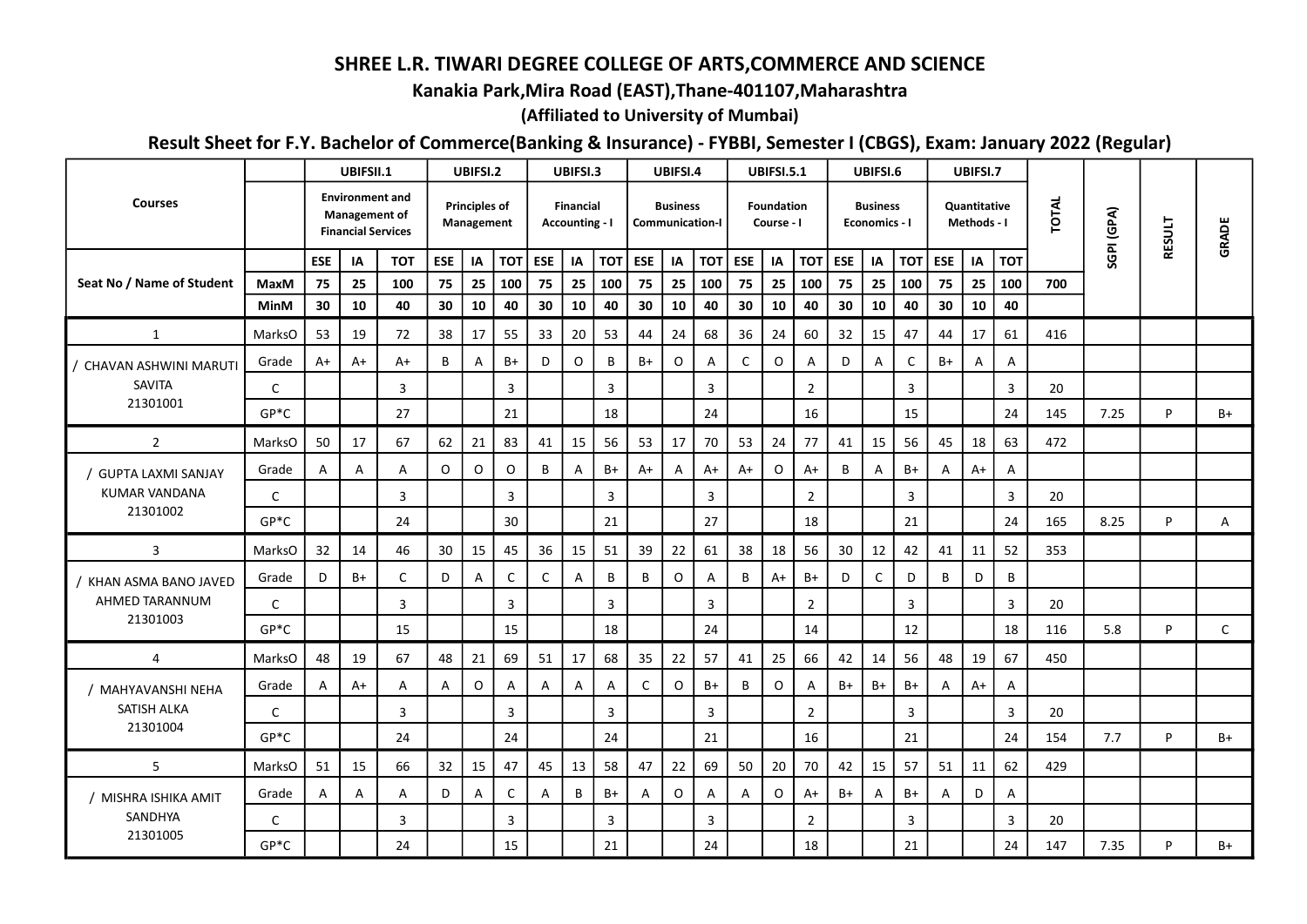|                           |              |            | UBIFSII.1                                                                   |                         |              | UBIFSI.2                           |                | UBIFSI.3 |                                           |              |      | UBIFSI.4        |                        |      | <b>UBIFSI.5.1</b>               |                |             | UBIFSI.6                         |                |                             | UBIFSI.7     |                |              |            |               |       |  |
|---------------------------|--------------|------------|-----------------------------------------------------------------------------|-------------------------|--------------|------------------------------------|----------------|----------|-------------------------------------------|--------------|------|-----------------|------------------------|------|---------------------------------|----------------|-------------|----------------------------------|----------------|-----------------------------|--------------|----------------|--------------|------------|---------------|-------|--|
| <b>Courses</b>            |              |            | <b>Environment and</b><br><b>Management of</b><br><b>Financial Services</b> |                         |              | <b>Principles of</b><br>Management |                |          | <b>Financial</b><br><b>Accounting - I</b> |              |      | <b>Business</b> | <b>Communication-I</b> |      | <b>Foundation</b><br>Course - I |                |             | <b>Business</b><br>Economics - I |                | Quantitative<br>Methods - I |              |                | <b>TOTAL</b> | SGPI (GPA) | <b>RESULT</b> | GRADE |  |
|                           |              | <b>ESE</b> | IA                                                                          | <b>TOT</b>              | <b>ESE</b>   | IA                                 | тот            | ESE      | IA                                        | TOT   ESE    |      | IA              | <b>TOT</b>             | ESE  | IA                              | <b>TOT</b>     | ESE         | IA                               | тот            | ESE                         | IA           | <b>TOT</b>     |              |            |               |       |  |
| Seat No / Name of Student | MaxM         | 75         | 25                                                                          | 100                     | 75           | 25                                 | 100            | 75       | 25                                        | 100          | 75   | 25              | 100                    | 75   | 25                              | 100            | 75          | 25                               | 100            | 75                          | 25           | 100            | 700          |            |               |       |  |
|                           | MinM         | 30         | 10                                                                          | 40                      | 30           | 10                                 | 40             | 30       | 10                                        | 40           | 30   | 10              | 40                     | 30   | 10                              | 40             | 30          | 10                               | 40             | 30                          | 10           | 40             |              |            |               |       |  |
| 6                         | MarksO       | <b>20F</b> | 18E                                                                         | 38                      | 42E          | 20E                                | 62             | 30E      | 12E                                       | 42           | 32E  | 12E             | 44                     | 33E  | 22E                             | 55             | 30E         | 14E                              | 44             | 30E                         | 10E          | 40             | 325          |            |               |       |  |
| PARKAR TANMAY             | Grade        | F          | A+                                                                          |                         | B+           | $\mathsf O$                        | A              | D        | $\mathsf C$                               | D            | D    | $\mathsf C$     | D                      | D    | $\mathsf O$                     | B+             | D           | B+                               | D              | D                           | D            | D              |              |            |               |       |  |
| GURUDATTA VANADANA        | $\mathsf{C}$ |            |                                                                             | $\sim$ $\sim$           |              |                                    | $\mathbf{3}$   |          |                                           | 3            |      |                 | $\mathbf{3}$           |      |                                 | $\overline{2}$ |             |                                  | 3              |                             |              | $\overline{3}$ | 17           |            |               |       |  |
| 21301006                  | $GP*C$       |            |                                                                             | F.                      |              |                                    | 24             |          |                                           | 12           |      |                 | 12                     |      |                                 | 14             |             |                                  | 12             |                             |              | 12             | 86           | NA         | F             | NA    |  |
| $\overline{7}$            | MarksO       | 48         | 16                                                                          | 64                      | 45           | 14                                 | 59             | 44       | 15                                        | 59           | 36   | 22              | 58                     | 42   | 18                              | 60             | 44          | 12                               | 56             | 45                          | 12           | 57             | 413          |            |               |       |  |
| PARTE MANAS DEEPAK ANITA  | Grade        | A          | A                                                                           | A                       | $\mathsf{A}$ | B+                                 | B+             | B+       | $\mathsf{A}$                              | B+           | C    | O               | $B+$                   | $B+$ | A+                              | A              | $B+$        | $\mathsf C$                      | $B+$           | Α                           | $\mathsf C$  | B+             |              |            |               |       |  |
|                           | $\mathsf{C}$ |            |                                                                             | $\overline{\mathbf{3}}$ |              |                                    | $\mathbf{3}$   |          |                                           | 3            |      |                 | $\mathbf{3}$           |      |                                 | $\overline{2}$ |             |                                  | $\overline{3}$ |                             |              | $\overline{3}$ | 20           |            |               |       |  |
| 21301007                  | $GP*C$       |            |                                                                             | 24                      |              |                                    | 21             |          |                                           | 21           |      |                 | 21                     |      |                                 | 16             |             |                                  | 21             |                             |              | 21             | 145          | 7.25       | P             | B+    |  |
| 8                         | MarksO       | 42         | 15                                                                          | 57                      | 30           | 20                                 | 50             | 41       | 18                                        | 59           | 41   | 23              | 64                     | 53   | 24                              | 77             | 33          | 18                               | 51             | 30                          | 16           | 46             | 404          |            |               |       |  |
| / SAYED SUBHANA HIRFUR    | Grade        | $B+$       | A                                                                           | B+                      | D            | $\mathsf O$                        | B              | В        | $A+$                                      | $B+$         | B    | O               | $\overline{A}$         | $A+$ | $\mathsf O$                     | A+             | D           | A+                               | В              | D                           | A            | $\mathsf C$    |              |            |               |       |  |
| <b>REHMAN AFSHAN</b>      | $\mathsf{C}$ |            |                                                                             | $\overline{3}$          |              |                                    | $\overline{3}$ |          |                                           | 3            |      |                 | $\overline{3}$         |      |                                 | $\overline{2}$ |             |                                  | $\mathbf{3}$   |                             |              | $\overline{3}$ | 20           |            |               |       |  |
| 21301008                  | $GP*C$       |            |                                                                             | 21                      |              |                                    | 18             |          |                                           | 21           |      |                 | 24                     |      |                                 | 18             |             |                                  | 18             |                             |              | 15             | 135          | 6.75       | P             | B     |  |
| 9                         | MarksO       | 30         | 18                                                                          | 48                      | 65           | 15                                 | 80             | 33       | 16                                        | 49           | 44   | 15              | 59                     | 39   | 22                              | 61             | 30          | 16                               | 46             | 33                          | 14           | 47             | 390          |            |               |       |  |
| / SHARMA DEEPIKA DEEPEN   | Grade        | D          | A+                                                                          | $\mathsf{C}$            | $\mathsf O$  | $\mathsf{A}$                       | $\mathsf O$    | D        | A                                         | $\mathsf{C}$ | $B+$ | A               | $B+$                   | B    | $\mathsf O$                     | A              | D           | A                                | $\mathsf C$    | D                           | $B+$         | $\mathsf C$    |              |            |               |       |  |
| DEEPA                     | $\mathsf{C}$ |            |                                                                             | $\overline{\mathbf{3}}$ |              |                                    | $\mathbf{3}$   |          |                                           | 3            |      |                 | $\mathbf{3}$           |      |                                 | $\overline{2}$ |             |                                  | 3              |                             |              | $\overline{3}$ | 20           |            |               |       |  |
| 21301009                  | $GP*C$       |            |                                                                             | 15                      |              |                                    | 30             |          |                                           | 15           |      |                 | 21                     |      |                                 | 16             |             |                                  | 15             |                             |              | 15             | 127          | 6.35       | P             | В     |  |
| 10                        | MarksO       | Ab         | 20E                                                                         | 20                      | Ab           | 16E                                | 16             | 41E      | 17E                                       | 58           | Ab   | 17E             | 17                     | Ab   | 22E                             | 22             | 36E         | 11E                              | 47             | Ab                          | 12E          | 12             | 192          |            |               |       |  |
| ' SHARMA NEHA RAJENDRA    | Grade        | F          | $\circ$                                                                     | F.                      | F.           | A                                  | F              | B        | $\mathsf{A}$                              | B+           | F    | A               | F.                     | F.   | $\mathsf O$                     | F              | $\mathsf C$ | D                                | $\mathsf{C}$   | F                           | $\mathsf{C}$ | F.             |              |            |               |       |  |
| SANTOSH                   | $\mathsf{C}$ |            |                                                                             | 0                       |              |                                    | $\mathsf 0$    |          |                                           | 3            |      |                 | $\mathbf 0$            |      |                                 | 0              |             |                                  | 3              |                             |              | $\mathbf 0$    | 6            |            |               |       |  |
| 21301010                  | $GP*C$       |            |                                                                             | $\mathbf 0$             |              |                                    | $\mathbf 0$    |          |                                           | 21           |      |                 | $\mathsf 0$            |      |                                 | $\mathsf 0$    |             |                                  | 15             |                             |              | $\mathsf 0$    | 36           | NA         | F             | NA.   |  |
| 11                        | MarksO       | 44         | 11                                                                          | 55                      | 39           | 15                                 | 54             | 45       | 16                                        | 61           | 47   | 20              | 67                     | 48   | 19                              | 67             | 41          | 13                               | 54             | 41                          | 11           | 52             | 410          |            |               |       |  |
| / SHARMA SIDDHI RAJESH    | Grade        | $B+$       | D                                                                           | B+                      | B            | $\mathsf{A}$                       | B              | A        | $\mathsf{A}$                              | $\mathsf{A}$ | A    | $\mathsf{O}$    | $\overline{A}$         | A    | $A+$                            | A              | B           | B                                | В              | $\overline{B}$              | D            | B              |              |            |               |       |  |
| <b>USHA</b>               | C            |            |                                                                             | $\overline{3}$          |              |                                    | $\overline{3}$ |          |                                           | 3            |      |                 | $\overline{3}$         |      |                                 | $\overline{2}$ |             |                                  | $\mathbf{3}$   |                             |              | $\mathbf{3}$   | 20           |            |               |       |  |
| 21301011                  | $GP*C$       |            |                                                                             | 21                      |              |                                    | 18             |          |                                           | 24           |      |                 | 24                     |      |                                 | 16             |             |                                  | 18             |                             |              | 18             | 139          | 6.95       | P             | B     |  |
|                           |              |            |                                                                             |                         |              |                                    |                |          |                                           |              |      |                 |                        |      |                                 |                |             |                                  |                |                             |              |                |              |            |               |       |  |